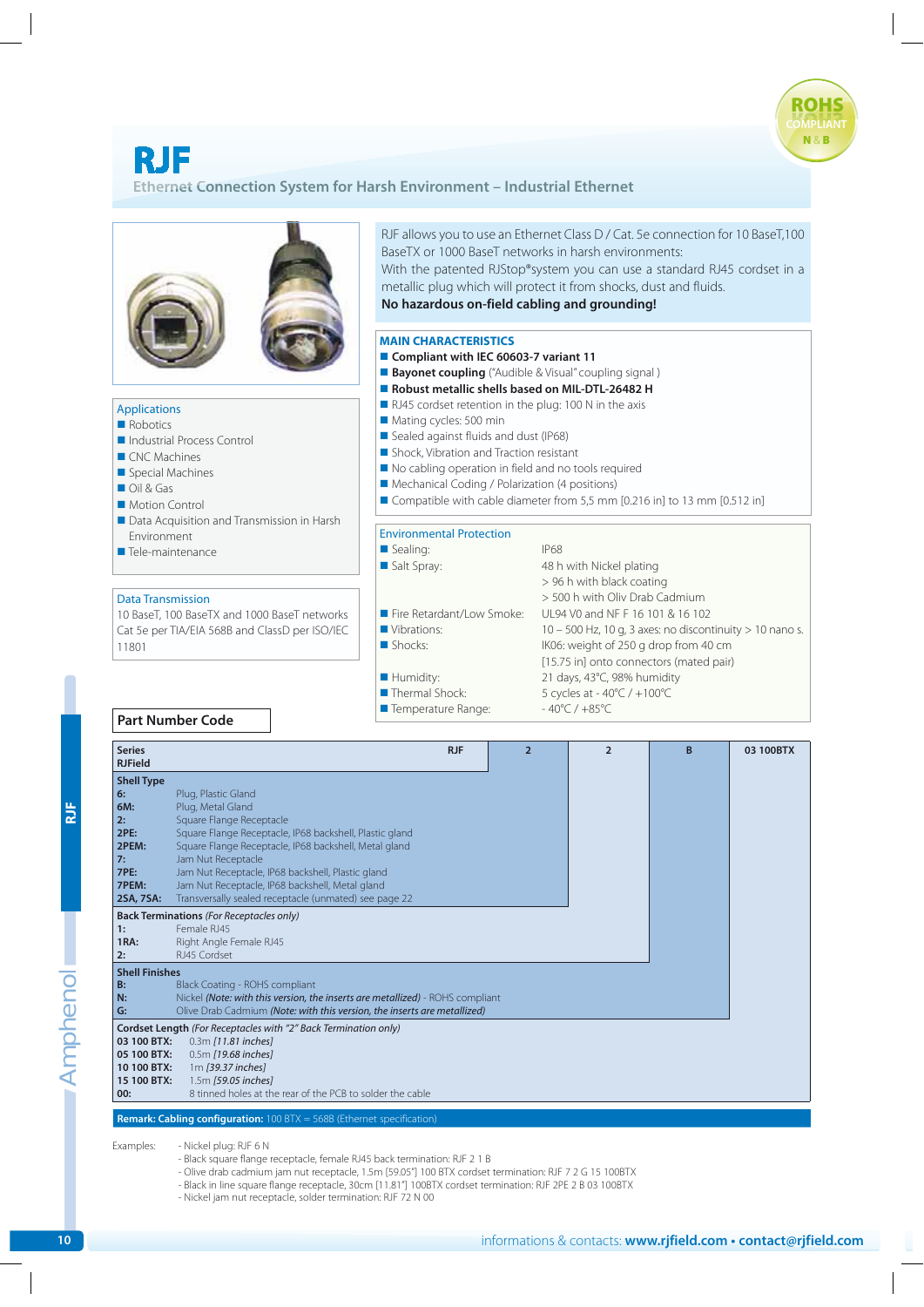

**Notes:** . Type 2 without RJ45 plug at the end of the cable is also available: consult factory

Amphenol